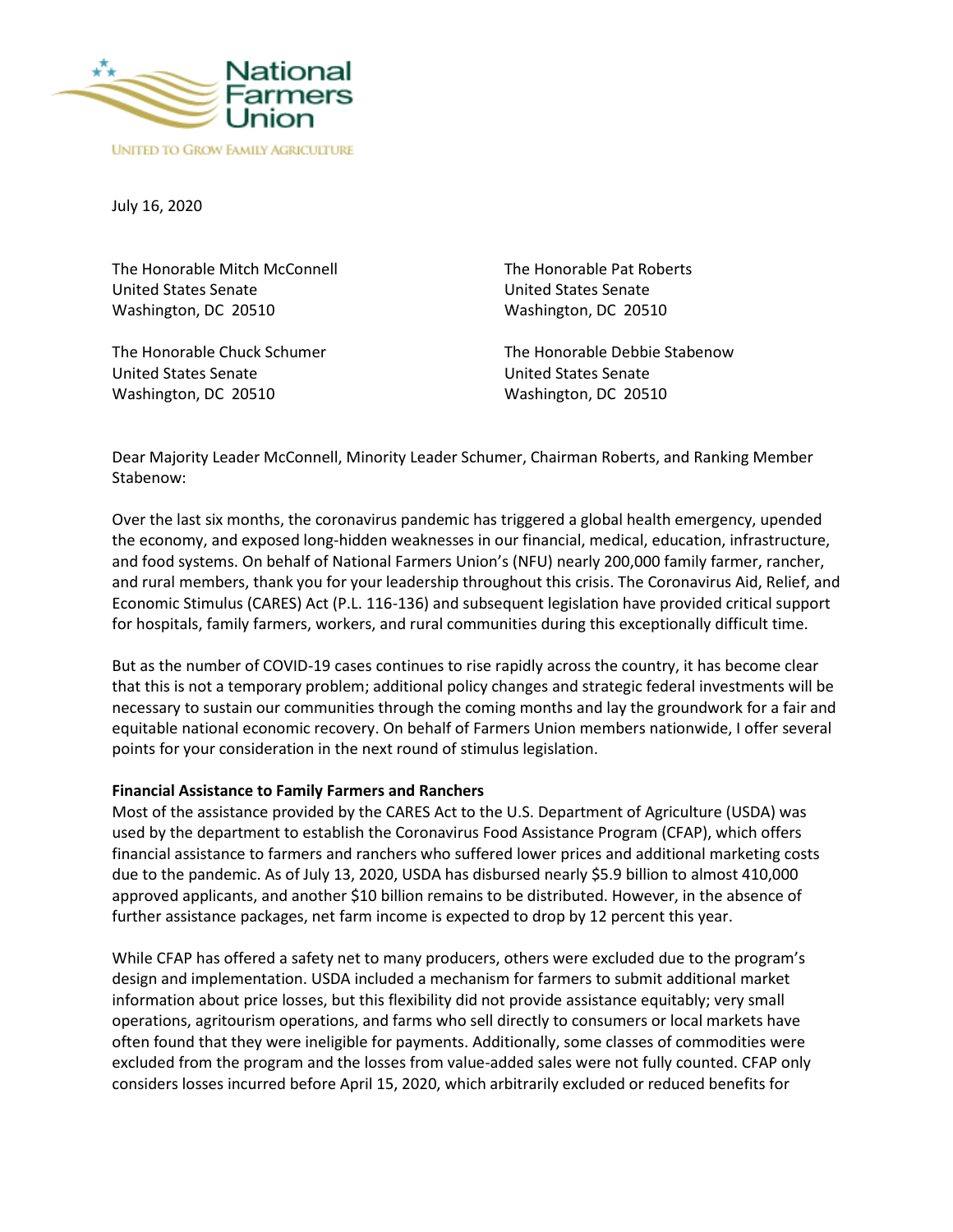producers depending on when their crops or animals were marketed. The next stimulus should address these eligibility issues to ensure that all family farmers and ranchers can access the help they need.

Policy changes should not be limited to assistance programs that provide one-time aid to family farmers and ranchers. The impact of the pandemic will be long-lasting, and the next round of legislation ought to reflect these new realities in supply and demand. Markets for several commodities – namely dairy, beef, and pork – have been extremely volatile in the last few months due to drastic swings in consumer demand, processing capacity, and corresponding changes in production levels. Recent price increases for these commodities track closely with reductions in supply, and further assistance to farmers and ranchers must not incentivize overproduction. One way to do this is with supply management mechanisms that balance commodity supplies with demand and stabilize prices; we strongly encourage these tools be incorporated into the recovery plan.

Several bills already introduced in the Senate would make the food system more resilient for farmers and consumers alike. The Food Supply Protection Act (S. 3840) would help to facilitate the acquisition of surplus food from farmers and its distribution to food banks. The Farming to Support States Act (S. 3785), would direct funds to state governments to appropriately respond to the agricultural challenges within their own borders. NFU supports both of these bills and urges their inclusion in further stimulus legislation.

Finally, any additional resources that are allocated to USDA for CFAP or similar programs should be subject to rigorous transparency and reporting standards. The general public should be provided with information about these payments, and congressional oversight is needed to ensure that these funds are used to help family farmers and ranchers most in need of assistance. The assistance provided to family farmers and ranchers during the pandemic should be defensible and must not jeopardize future farm policy initiatives.

#### **Rural Health Care**

Even before the onset of COVID-19, rural Americans had limited access to health care. One in four rural hospitals were at risk of closure and nearly half were operating at a loss. Between the cost of treating acutely ill patients and losing revenue from elective care, the pandemic has added to the financial pressure, causing twelve rural hospitals to close this year alone. The allocation of \$10 billion specifically for rural providers as directed by the CARES Act was greatly needed and appreciated; however, given that the daily number of new cases in rural counties has grown by 150 percent in the past month, rural medical facilities will need more relief to keep their doors open. To do this, NFU recommends a 20 percent rural benchmark in the Provider Relief Fund that prioritizes rural providers with the greatest financial need, those hit hardest by COVID-19, and those serving a large portion of at-risk patients.

Though the direct and immediate medical needs of COVID-19 patients are very important, the uncertainty and adversity many rural Americans are experiencing is contributing to high levels of stress. The Farm and Ranch Stress Assistance Network is a crucial tool to expand mental health services in rural communities and needs additional funding to meet growing demand.

#### **Agricultural Workforce**

Farmers know – and consumers now better understand – the importance of the agricultural workforce to our national food supply. Farmers and workers need a fair and predictable approach to wages that does not impede U.S. competitiveness, is available to year-round agricultural operations, and, if desired, allows members of the existing workforce a pathway to citizenship. Additionally, workers have the right to work in an environment in which they feel safe, have appropriate personal protective equipment, and are allowed sick leave without the threat of employer retaliation.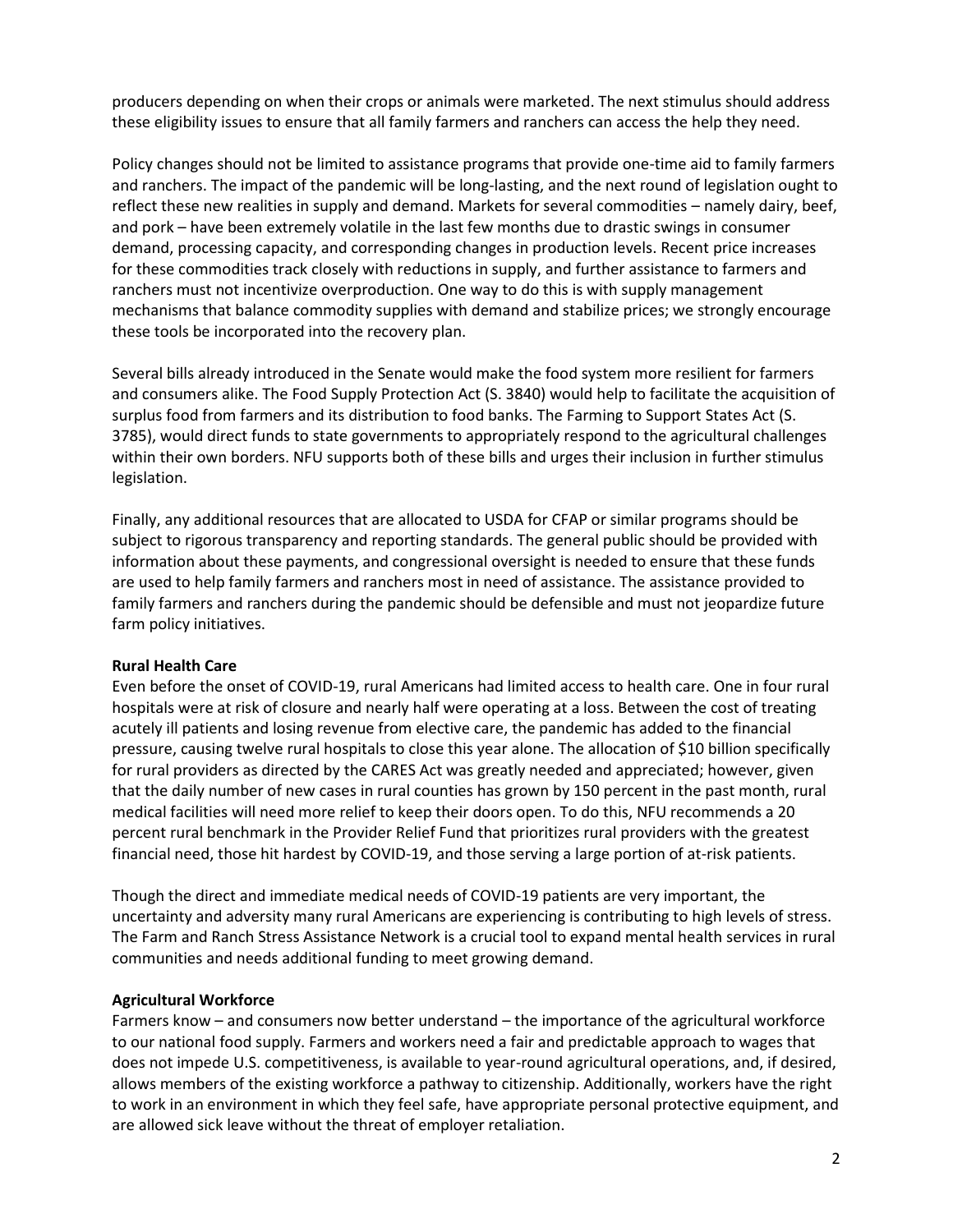## **Meat Industry**

A more resilient meat and poultry processing system is needed to both maintain a reliable food supply as well as secure economic opportunity for farmers and ranchers in the face of a highly consolidation marketplace. For ranchers who are enduring the effects of low prices, NFU supports S. 3893 or other efforts to allow emergency haying and grazing on Conservation Reserve Program acreage. As a step towards bolstering competition, NFU supports the Requiring Assistance to Meat Processors for Upgrading Plants (RAMP-UP) Act (H.R. 7490), which would fund a USDA cost-share program to assist custom- and state-inspected meat plants to make the improvements necessary in order to be federally inspected. Such inspections will allow these plants to sell their products across state lines and will promote the development of regional markets.

Additionally, while larger facilities were closed due to COVID-19 outbreaks, smaller slaughter operations felt pressure to increase production and hours to keep up with demand. NFU supports the Small Packer Overtime and Holiday Fee Relief COVID-19 Act (S. 3797), which would reduce the costs borne by small slaughter plants in order to pay for federal inspectors working overtime or on holidays.

Beyond these bills, the pandemic has made clear the need to increase overall processing capacity at small- and medium-sized facilities, which will improve competition for ranchers and make our food supply chain more resilient to disruption.

# **Biofuels/Bioeconomy**

The pandemic has devastated the U.S. biofuels industry. With fewer drivers on the road and dwindling demand for fuel, dozens of ethanol plants have shut down or idled. The effects have rippled across the rural economy, eliminating markets for farmers, costing hundreds of Americans their jobs, and slowing the growth of rural communities. Given the severity of the damage, it is imperative that the biofuels industry receives assistance in the next stimulus package.

The Renewable Fuels Feedstock Reimbursement Act (S. 3756) would reimburse renewable fuel producers for feedstocks they purchased during the first quarter of 2020. We also support the initiative in the Health and Economic Recovery Omnibus Emergency Solutions (HEROES) Act (H.R. 6800) that would establish a Renewable Fuel Reimbursement Program to pay ethanol and other biofuel plants 45 cents for every gallon produced between January 1 and May 1, 2020.

# **Access to Credit**

We appreciate the steps the Farm Service Agency (FSA) has taken throughout the pandemic, including the voluntary suspension of loan accelerations and foreclosures as well as establishment of the direct financial impact from the pandemic as an eligible disaster under the FSA Disaster Set-Aside (DSA) program. But, given the tremendous strain the pandemic is placing on the farm economy, we urge Congress to take additional actions to ensure that farmers have access to the capital they need to weather this crisis. We recommend the next bill include language to ensure that the acceleration and foreclosure suspension does not end prematurely or without congressional notification. Additional measures may be necessary, including loan payment deferrals, payment forbearance, and loan restructuring.

### **Small Business Administration Programs**

Farmers and ranchers must be able to access the Paycheck Protection Program (PPP)—the initiative central to small business relief in the CARES Act. To date, Small Business Administration (SBA) rules have disqualified producers filing Schedule F who show negative net income in 2019, which has hampered access for some farmers and ranchers. The Paycheck Protection for Producers Act (S. 3918) would eliminate this unnecessary barrier and make assistance more attainable.